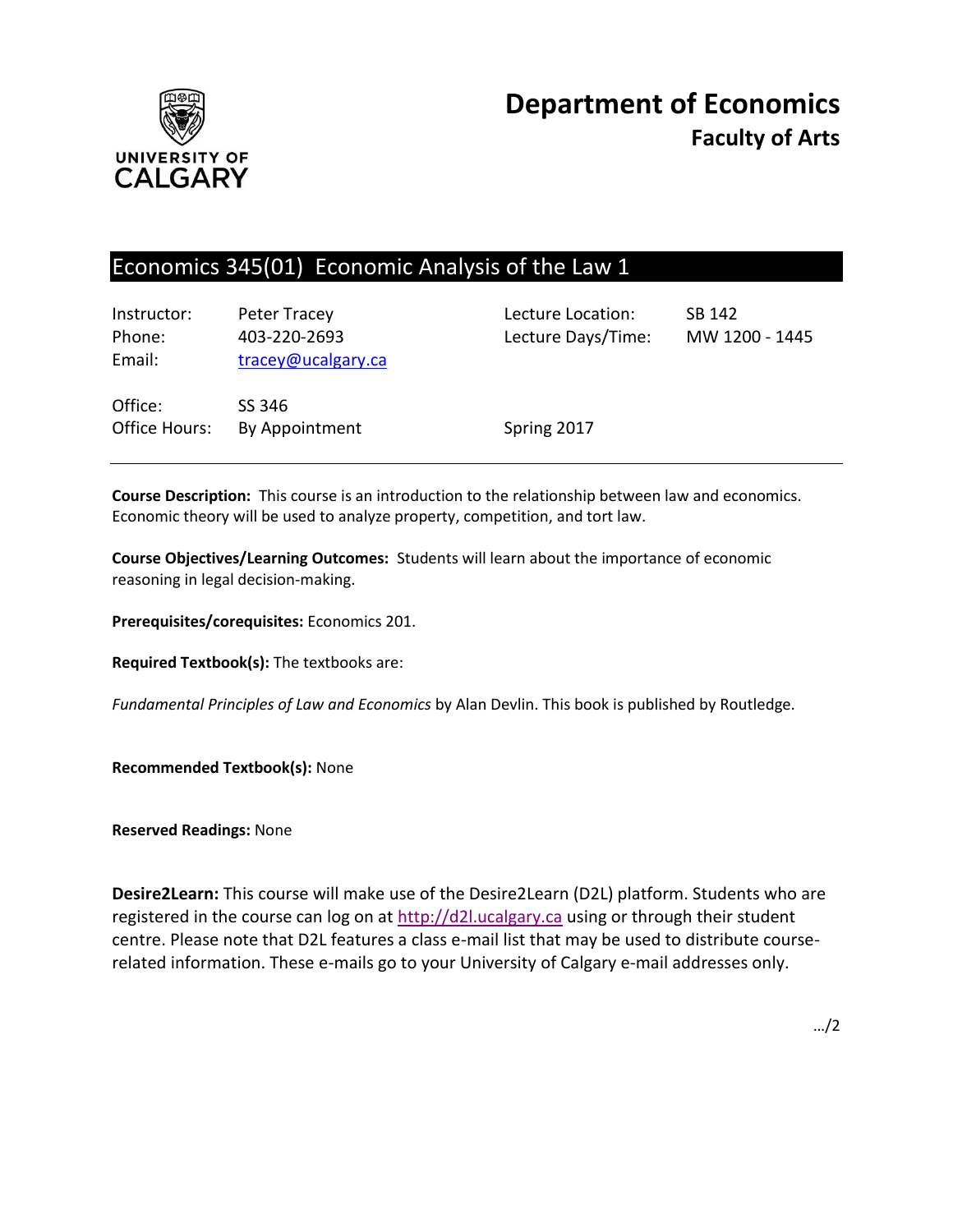#### **Grade Determination and Final Examination Details:**

Your course grade will be computed using two methods:

| Method 1 - | Midterm Test | 30% | Wednesday, June 7                  |
|------------|--------------|-----|------------------------------------|
|            | Assignment   | 20% | Wednesday, June 14                 |
|            | Final Exam   | 50% | Date set by the Registrar's Office |
| Method 2 - | Assignment   | 20% | Wednesday, June 14                 |
|            | Final Exam   | 80% | Date set by Registrar's Office     |

You will receive the higher of the grades computed using these two methods. In order to qualify for Method 2 of the Grading System students must write the Midterm exam. Students should be aware that no "make-up" midterms will be given. Any student, who finds it necessary to miss the midterm exam must notify the instructor in advance and produce a valid medical certificate, or other required documentation in order to have the weighting transferred to the final examination.

Department of Economics Criteria for Letter Grades. Economics professors use the following criteria when assigning letter grades:

| Grade     | Grade<br>Point<br>Value | Description                                                                                            | Grade | Grade<br>Point<br>Value | Description                                                                                                                                                 |
|-----------|-------------------------|--------------------------------------------------------------------------------------------------------|-------|-------------------------|-------------------------------------------------------------------------------------------------------------------------------------------------------------|
| $A+$      | 4.00                    | Outstanding                                                                                            | $C+$  | 2.30                    |                                                                                                                                                             |
| A         | 4.00                    | Excellent-superior<br>performance, showing-<br>comprehensive<br>understanding of subject<br>matter     | С     | 2.00                    | Satisfactory - basic understanding<br>of the subject matter                                                                                                 |
| $A -$     | 3.70                    |                                                                                                        | $C -$ | 1.70                    | Receipt of a grade point average<br>of 1.70 may not be sufficient for<br>promotion or graduation. (See<br>individual undergraduate faculty<br>regulations.) |
| $B+$      | 3.30                    |                                                                                                        | D+    | 1.00                    |                                                                                                                                                             |
| B         | 3.00                    | Good - clearly above average<br>performance with knowledge<br>of subject matter generally<br>complete. | D     | 1.00                    | Minimal pass - marginal<br>performance; generally<br>insufficient preparation for<br>subsequent courses in the same<br>subject.                             |
| <b>B-</b> | 2.70                    |                                                                                                        | F     | $\mathbf{0}$            | Fail - unsatisfactory performance<br>or failure to meet course<br>requirements                                                                              |
|           |                         |                                                                                                        |       | $\mathbf 0$             | Incomplete - unsatisfactory<br>(effective January 2007)                                                                                                     |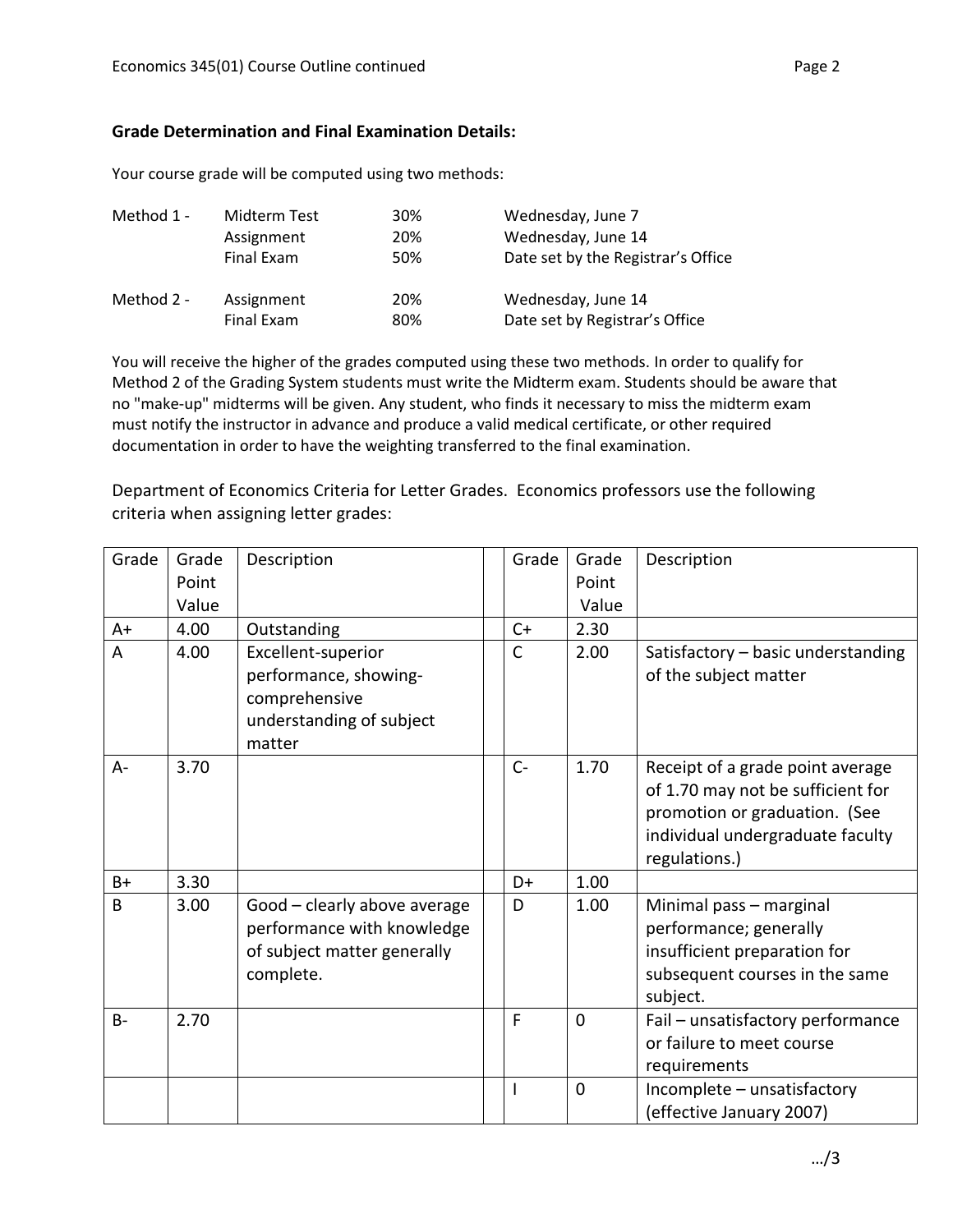| A+   | $97 - 100$ | В  | 79 - 83   | $C-$ | $60 - 65$ |
|------|------------|----|-----------|------|-----------|
|      | $92 - 96$  | B- | 76 - 78   | D+   | $55 - 59$ |
| А-   | $89 - 91$  | C+ | $73 - 75$ |      | $50 - 54$ |
| $B+$ | $84 - 88$  |    | $66 - 72$ |      | $0 - 49$  |

### **Grading Scale**

A passing grade on any particular component of the course is not required for a student to pass the course as a whole.

There will be a Registrar scheduled final examination, held in a classroom. It will last for 2 hours. Non-programmable calculators **WILL** be allowed during the writing of the test and the final examination.

The test and the final exam MAY contain multiple choice questions. **They will contain numerical problems and may also contain questions requiring essay style answers, which must exhibit the qualities of good grammatical construction.**

#### **Reappraisal of Grades**

**For reappraisal of graded term work, see Calendar I.2 <http://www.ucalgary.ca/pubs/calendar/current/i-2.html>**

**For reappraisal of final grade, see Calendar I.3 <http://www.ucalgary.ca/pubs/calendar/current/i-3.html>**

A student who feels that a piece of graded term work (e.g., term paper, essay, test) has been unfairly graded, may have the work re-graded as follows. The student shall discuss the work with the instructor within 7 days of being notified about the mark or of the item's return to the class; no reappraisal of term work is permitted after the 7 days. If not satisfied, the student shall immediately take the matter to the Head of the department offering the course, who will arrange for a reassessment of the work within the next 7 days. The reappraisal of term work may cause the grade to be raised, lowered, or to remain the same. If the student is not satisfied with the decision and wishes to appeal, the student shall address a letter of appeal to the Dean of the faculty offering the course within 7 days of the unfavourable decision. In the letter, the student must clearly and fully state the decision being appealed, the grounds for appeal, and the remedies being sought, along with any special circumstances that warrant an appeal of the reappraisal. The student should include as much written documentation as possible.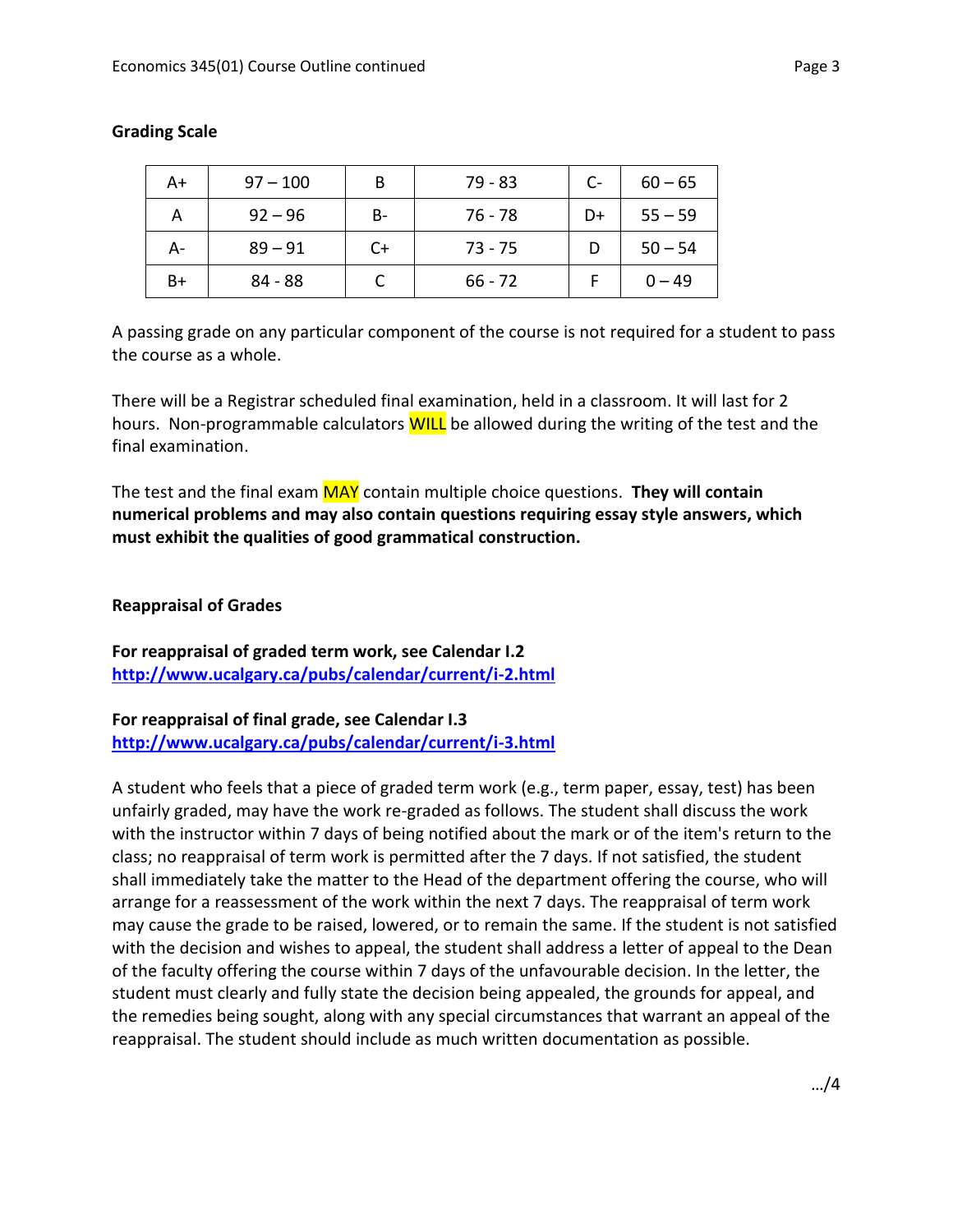## **Plagiarism and Other Academic Misconduct**

Intellectual honesty is the cornerstone of the development and acquisition of knowledge and requires that the contribution of others be acknowledged. Consequently, plagiarism or cheating on any assignment is regarded as an extremely serious academic offense. Plagiarism involves submitting or presenting work in a course as if it were the student's own work done expressly for that particular course when, in fact, it is not. Students should examine sections of the University Calendar that present a Statement of Intellectual Honesty and definitions and penalties associated with Plagiarism/Cheating/Other Academic Misconduct, <http://www.ucalgary.ca/pubs/calendar/current/k-2.html>

# **Academic Accommodation**

Students seeking an accommodation based on disability or medical concerns should contact Student

Accessibility Services; SAS will process the request and issue letters of accommodation to instructors.

For additional information on support services and accommodations for students with disabilities

Visi[t www.ucalgary.ca/access/.](http://www.ucalgary.ca/access/)

…/4

Students who require an accommodation in relation to their coursework based on a protected ground

other than disability should communicate this need in writing to their Instructor. The full policy on Student Accommodations is available at

<http://www.ucalgary.ca/policies/files/policies/student-accommodation-policy.pdf>

# **Absence from a Quiz/Test/Exam**

THERE WILL BE NO MAKEUP OR DEFERRED QUIZZES/TESTS/EXAMS under any circumstances, nor may the quizzes/tests/exams be written early. Students unable to write the quizzes/tests/exams because of documented illness, family emergency, religious observance, or university-sanctioned event will have the weight shifted to the final examination; otherwise a grade of zero will be assigned. If a student cannot write their final exam on the date assigned by the Registrar's Office, they need to apply for a deferred exam Under no circumstance will this be accommodated by the department.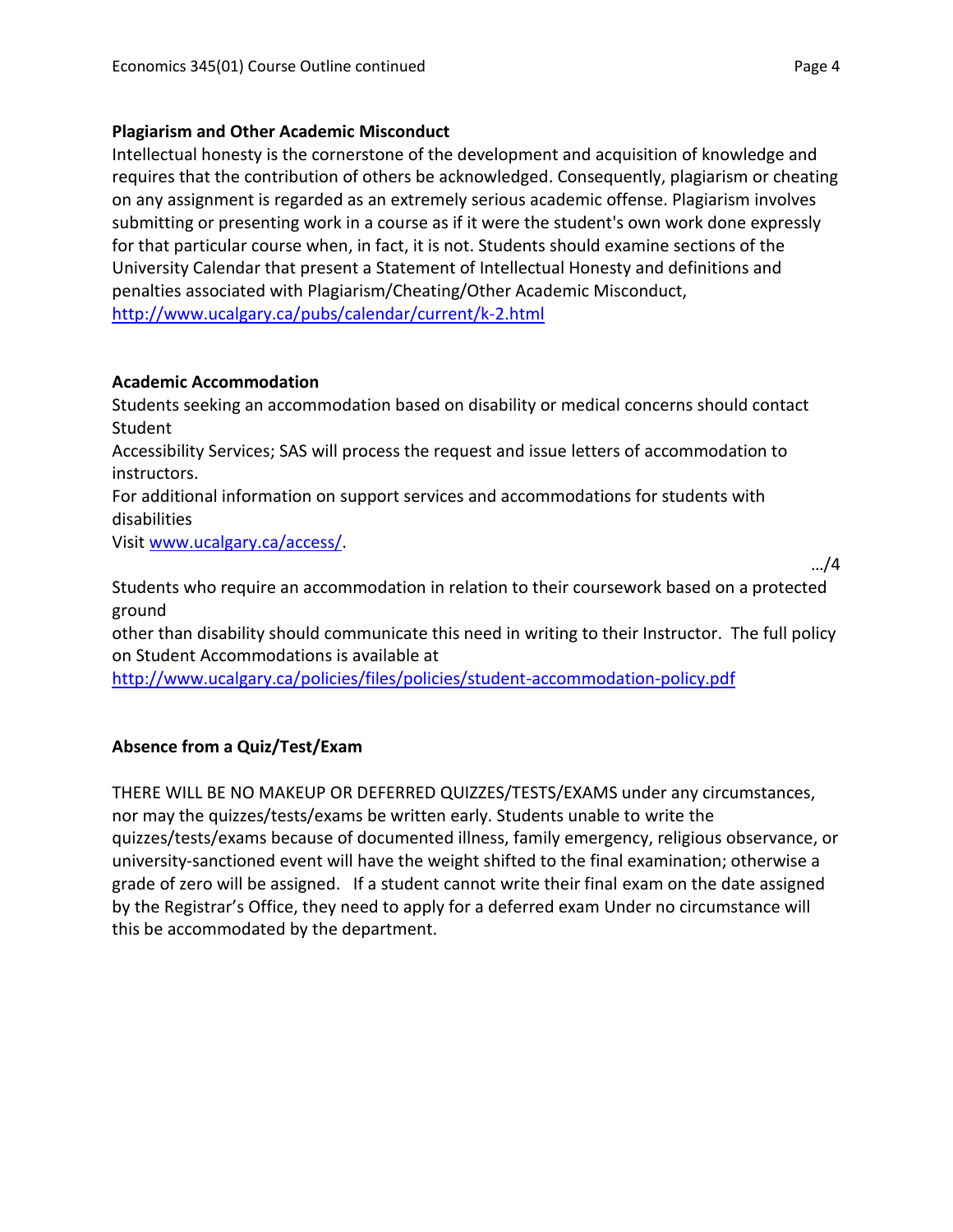### **Notes:**

- 1. Students should be aware of the academic regulations outlined in The University of Calgary Calendar.
- 2. Examinations will not be given prior to the scheduled date.
- 3 **Students will not be given extra time to complete the midterm exams and the final exam.**
- 4. **Numerical problems/questions on the test and the final exam require numerical answers.**
- 5. **The classroom is a No-cell-phone-zone. The use of cell phones for any purpose in class is prohibited. Computers may only be used for note-taking purposes.**
- 6. Students will be responsible for all material covered in class and in the textbook, unless the instructor states otherwise.
- 7. The Test and the Final Exam must be written in ink.
- 8. Please note that the following types of emails will receive no response: emails not addressed to anyone in particular; emails where the recipient's name is not spelled correctly; anonymous emails; emails which do not specify the course and section in which you are registered; and, emails involving questions that are specifically addressed on the course outline.

#### **Important Dates**

Please check:<http://www.ucalgary.ca/pubs/calendar/current/academic-schedule.html>

Students' Union Vice-President Academic: Phone: 403-220-3911 E-mail [suvpaca@ucalgary.ca](mailto:subpaca@ucalgary.ca)

Students' Union Faculty Representative (Arts) Phone: 403-220-3913Office: MSC 251 E-mail [arts1@su.ucalgary.ca](mailto:arts1@su.ucalgary.ca) [arts2@su.ucalgary.ca,](mailto:arts2@su.ucalgary.ca) [arts3@su.ucalgary.ca,](mailto:arts3@su.ucalgary.ca) [arts4@su.ucalgary.ca](mailto:arts4@su.ucalgary.ca)

…/5